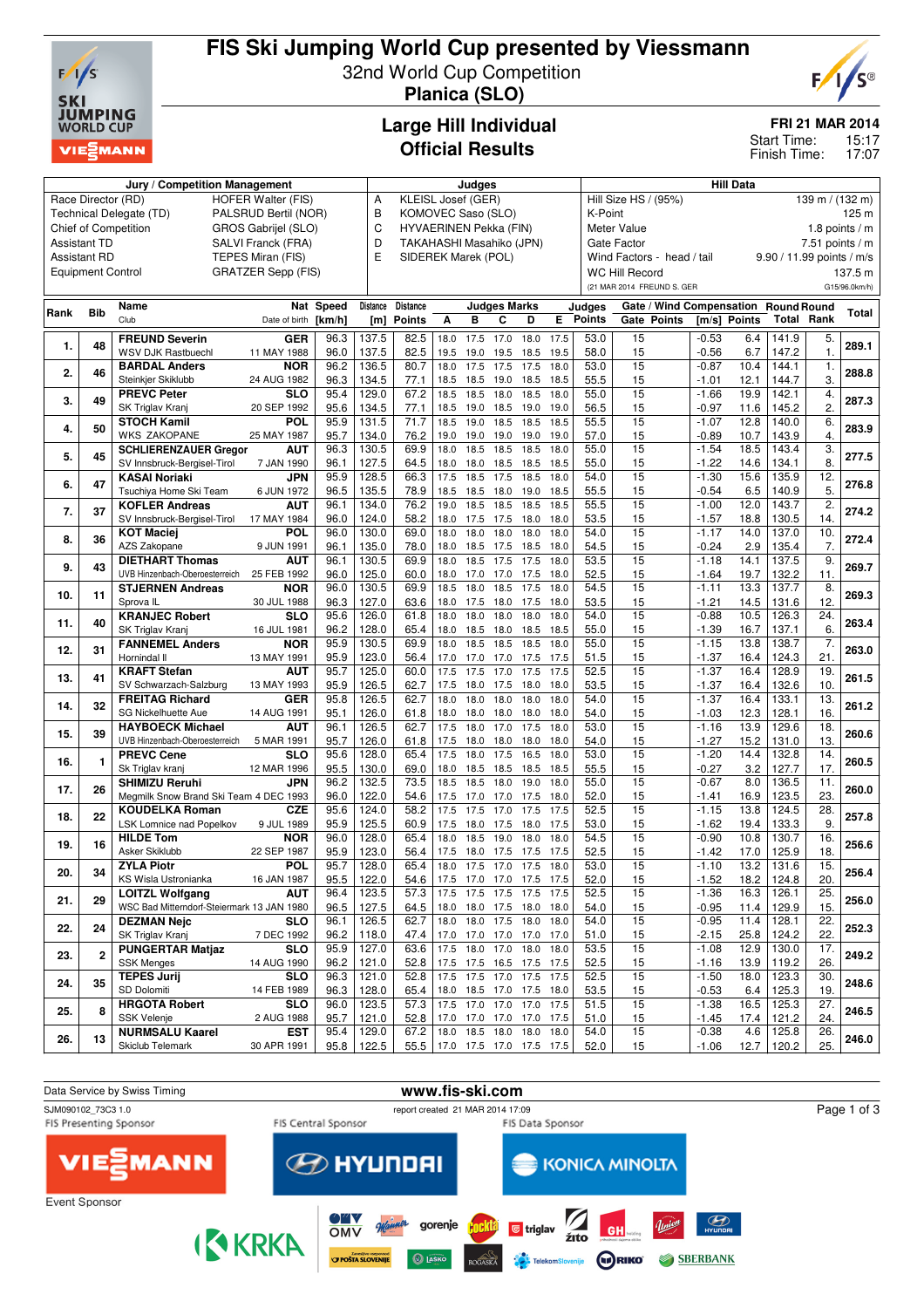

## **FIS Ski Jumping World Cup presented by Viessmann** 32nd World Cup Competition

**Planica (SLO)**



**Large Hill Individual Official Results**

**FRI 21 MAR 2014**

15:17 17:07 Start Time: Finish Time:

|      |                | Name                                         |                           | Nat Speed |       | Distance Distance |      |                     | <b>Judges Marks</b> |                          |      | <b>Judges</b> |                 |         | Gate / Wind Compensation Round Round |       |                   |       |
|------|----------------|----------------------------------------------|---------------------------|-----------|-------|-------------------|------|---------------------|---------------------|--------------------------|------|---------------|-----------------|---------|--------------------------------------|-------|-------------------|-------|
| Rank | <b>Bib</b>     | Club                                         | Date of birth             | [km/h]    |       | [m] Points        | A    | B                   | C                   | D                        |      | E Points      | Gate Points     |         | [m/s] Points                         |       | <b>Total Rank</b> | Total |
|      |                | <b>KRAUS Marinus</b>                         | <b>GER</b>                | 95.8      | 125.5 | 60.9              | 18.0 | 17.5                | 17.0                | 17.5                     | 17.5 | 52.5          | 15              | $-1.16$ | 13.9                                 | 127.3 | 23.               |       |
| 27.  | 38             | Wsv Oberaudorf                               | 13 FEB 1991               | 96.0      | 118.5 | 48.3              | 17.0 | 17.0                | 17.0                | 17.5                     | 17.0 | 51.0          | 15              | $-1.48$ | 17.7                                 | 117.0 | 27.               | 244.3 |
|      |                | <b>KORNILOV Denis</b>                        | <b>RUS</b>                | 95.8      | 127.0 | 63.6              | 17.5 | 18.0                | 17.0                | 17.5                     | 18.0 | 53.0          | 15              | $-0.97$ | 11.6                                 | 128.2 | 21.               |       |
| 28.  | 14             | Sdushor N. Novgorod Dinamo 17 AUG 1986       |                           | 95.9      | 116.5 | 44.7              | 17.0 | 17.0                | 16.5                | 17.5                     | 17.0 | 51.0          | 15              | $-1.68$ | 20.1                                 | 115.8 | 28.               | 244.0 |
|      |                | <b>DELLASEGA Roberto</b>                     | <b>ITA</b>                | 95.8      | 127.0 | 63.6              | 17.5 | 18.0                | 18.0                | 17.5                     | 18.0 | 53.5          | 15              | $-0.95$ | 11.4                                 | 128.5 | 20.               |       |
| 29.  | 10             | G.S. FIAMME GIALLE                           | 15 JUN 1990               | 95.9      | 114.5 | 41.1              | 17.0 | 17.0                | 17.0                | 17.0                     | 17.0 | 51.0          | 15              | $-1.18$ | 14.1                                 | 106.2 | 29.               | 234.7 |
| 30.  | 21             | <b>FETTNER Manuel</b>                        | <b>AUT</b>                | 95.6      | 127.0 | 63.6              | 18.0 | 18.0                | 18.0                | 18.0                     | 18.0 | 54.0          | 15              | $-0.48$ | 5.8                                  | 123.4 | 29.               | 226.8 |
|      |                | SV Innsbruck-Bergisel-Tirol                  | 17 JUN 1985               | 95.5      | 112.5 | 37.5              |      |                     |                     | 15.5 16.0 16.5 16.5 16.5 |      | 49.0          | 15              | $-1.41$ | 16.9                                 | 103.4 | 30.               |       |
|      |                |                                              |                           |           |       |                   |      |                     |                     |                          |      |               |                 |         |                                      |       |                   |       |
|      |                | not qualified for final round                |                           |           |       |                   |      |                     |                     |                          |      |               |                 |         |                                      |       |                   |       |
| 31.  | 30             | <b>JANDA Jakub</b>                           | <b>CZE</b>                | 95.6      | 125.5 | 60.9              |      |                     |                     | 17.5 17.5 17.5 17.5 17.5 |      | 52.5          | 15              | $-0.80$ | 9.6                                  | 123.0 | 31.               | 123.0 |
|      |                | Dukla Liberec                                | 27 APR 1978               |           |       |                   |      |                     |                     |                          |      |               |                 |         |                                      |       |                   |       |
| 32.  | 27             | <b>WANK Andreas</b>                          | <b>GER</b>                | 96.1      | 125.0 | 60.0              |      | 18.0 17.5 17.5 18.0 |                     |                          | 18.0 | 53.5          | 15              | $-0.74$ | 8.9                                  | 122.4 | $\overline{32}$ . | 122.4 |
|      |                | WSV Oberhof 05                               | 18 FEB 1988               |           |       |                   |      |                     |                     |                          |      |               |                 |         |                                      |       |                   |       |
| 33.  | 23             | <b>HAJEK Antonin</b><br>Dukla Liberec        | <b>CZE</b>                | 95.8      | 124.0 | 58.2              |      | 18.0 17.5 18.0      |                     | 18.0                     | 18.0 | 54.0          | 15              | $-0.82$ | 9.8                                  | 122.0 | 33.               | 122.0 |
|      |                | <b>LANISEK Anze</b>                          | 12 FEB 1987<br><b>SLO</b> | 95.5      | 125.0 | 60.0              |      |                     |                     | 17.5 17.5 17.0 17.5 17.5 |      | 52.5          | 15              | $-0.74$ | 8.9                                  | 121.4 | 34.               |       |
| 34.  | 4              | <b>Ssk Menges</b>                            | 20 APR 1996               |           |       |                   |      |                     |                     |                          |      |               |                 |         |                                      |       |                   | 121.4 |
|      |                | <b>MURANKA Klemens</b>                       | <b>POL</b>                | 95.3      | 125.5 | 60.9              |      |                     |                     | 17.5 17.5 17.5 17.5 18.0 |      | 52.5          | 15              | $-0.55$ | 6.6                                  | 120.0 | 35.               |       |
| 35.  | 25             | TS Wisla Zakopane                            | 31 AUG 1994               |           |       |                   |      |                     |                     |                          |      |               |                 |         |                                      |       |                   | 120.0 |
|      |                | <b>DESCOMBES SEVOIE Vincent</b>              | <b>FRA</b>                | 95.5      | 122.5 | 55.5              |      |                     |                     | 17.0 17.5 17.5 17.5 17.5 |      | 52.5          | 15              | $-1.00$ | 12.0                                 | 120.0 | 35.               |       |
| 35.  | 9              | Douanes Chamonix                             | 9 JAN 1984                |           |       |                   |      |                     |                     |                          |      |               |                 |         |                                      |       |                   | 120.0 |
|      |                | <b>WATASE Yuta</b>                           | <b>JPN</b>                | 96.0      | 121.5 | 53.7              |      |                     |                     | 17.0 17.0 16.5 17.0 16.5 |      | 50.5          | 15              | $-1.20$ | 14.4                                 | 118.6 | $\overline{37}$ . |       |
| 37.  | 18             | Megmilk Snow Brand Ski Team 8 AUG 1982       |                           |           |       |                   |      |                     |                     |                          |      |               |                 |         |                                      |       |                   | 118.6 |
|      |                | <b>KUBACKI Dawid</b>                         | <b>POL</b>                | 95.7      | 123.0 | 56.4              |      |                     |                     | 17.5 17.5 17.5 17.5 17.5 |      | 52.5          | 15              | $-0.79$ | 9.5                                  | 118.4 | 38.               |       |
| 38.  | 20             | TS Wisla Zakopane                            | 12 MAR 1990               |           |       |                   |      |                     |                     |                          |      |               |                 |         |                                      |       |                   | 118.4 |
|      | $\overline{7}$ | <b>SAKUYAMA Kento</b>                        | <b>JPN</b>                | 95.9      | 116.0 | 43.8              |      |                     |                     | 16.5 16.5 15.5 16.0 17.0 |      | 49.0          | 15              | $-2.02$ | 24.2                                 | 117.0 | 39.               | 117.0 |
| 39.  |                | Kitano Construction Corp.Ski Team 3 JUL 1990 |                           |           |       |                   |      |                     |                     |                          |      |               |                 |         |                                      |       |                   |       |
| 39.  | 6              | <b>ROMOEREN Bjoern Einar</b>                 | <b>NOR</b>                | 95.8      | 118.5 | 48.3              |      | 17.0 17.5 17.0      |                     | 17.5 17.5                |      | 52.0          | 15              | $-1.39$ | 16.7                                 | 117.0 | 39.               | 117.0 |
|      |                | Oevrevoll Hosle IL                           | 1 APR 1981                |           |       |                   |      |                     |                     |                          |      |               |                 |         |                                      |       |                   |       |
| 41.  | 44             | <b>AMMANN Simon</b>                          | <b>SUI</b>                | 95.6      | 120.5 | 51.9              | 16.0 |                     |                     | 16.5 16.5 16.5 17.0      |      | 49.5          | 15              | $-1.06$ | 12.7                                 | 114.1 | 41.               | 114.1 |
|      |                | SSC Toggenburg                               | 25 JUN 1981               |           |       |                   |      |                     |                     |                          |      |               |                 |         |                                      |       |                   |       |
| 42.  | 33             | <b>MATURA Jan</b>                            | <b>CZE</b>                | 95.4      | 116.0 | 43.8              | 17.0 |                     |                     | 17.0 17.0 17.5 17.5      |      | 51.5          | 15              | $-1.51$ | 18.1                                 | 113.4 | 42.               | 113.4 |
|      |                | Dukla Liberec                                | 29 JAN 1980               |           |       |                   |      |                     |                     |                          |      |               |                 |         |                                      |       |                   |       |
| 43.  | 42             | <b>WELLINGER Andreas</b>                     | <b>GER</b>                | 96.0      | 116.0 | 43.8              |      |                     |                     | 16.5 16.0 16.5 16.5 16.5 |      | 49.5          | $\overline{15}$ | $-1.65$ | 19.8                                 | 113.1 | 43.               | 113.1 |
|      |                | Sc Ruhpolding<br><b>KOZISEK Cestmir</b>      | 28 AUG 1995<br><b>CZE</b> | 95.5      | 116.5 | 44.7              |      | 16.5 17.0 17.5 17.0 |                     |                          | 17.0 | 51.0          | 15              | $-1.43$ | 17.1                                 | 112.8 | 44.               |       |
| 44.  | 5              | LSK Lomnice nad Popelkou                     | 9 NOV 1991                |           |       |                   |      |                     |                     |                          |      |               |                 |         |                                      |       |                   | 112.8 |
|      |                | <b>BOYD-CLOWES Mackenzie</b>                 | <b>CAN</b>                | 95.9      | 118.5 | 48.3              |      |                     |                     | 17.0 17.0 17.0 17.5 17.0 |      | 51.0          | 15              | $-1.09$ | 13.1                                 | 112.4 | 45.               |       |
| 45.  | 15             | Altius Nordic Ski Club                       | 13 JUL 1991               |           |       |                   |      |                     |                     |                          |      |               |                 |         |                                      |       |                   | 112.4 |
|      |                | <b>ASIKAINEN Lauri</b>                       | <b>FIN</b>                | 95.5      | 116.0 | 43.8              |      |                     |                     | 16.5 17.0 16.5 17.0 17.0 |      | 50.5          | 15              | $-1.47$ | 17.6                                 | 111.9 | 46.               |       |
| 46.  | 17             | Kuusamon Erae-Veikot                         | 28 MAY 1989               |           |       |                   |      |                     |                     |                          |      |               |                 |         |                                      |       |                   | 111.9 |
|      |                | <b>HVALA Jaka</b>                            | <b>SLO</b>                | 95.4      | 121.5 | 53.7              |      |                     |                     | 17.0 17.5 17.0 17.0 17.5 |      | 51.5          | 15              | $-0.43$ | 5.2                                  | 110.4 | 47.               |       |
| 47.  | 19             | Ssk Ponikve                                  | 15 JUL 1993               |           |       |                   |      |                     |                     |                          |      |               |                 |         |                                      |       |                   | 110.4 |
|      |                | <b>DESCHWANDEN Gregor</b>                    | <b>SUI</b>                | 95.4      | 118.0 | 47.4              |      |                     |                     | 16.5 17.0 16.0 17.0 17.0 |      | 50.5          | 15              | $-1.02$ | 12.2                                 | 110.1 | 48.               |       |
| 48.  | 28             | Horw                                         | 27 FEB 1991               |           |       |                   |      |                     |                     |                          |      |               |                 |         |                                      |       |                   | 110.1 |
|      |                | <b>LAMY CHAPPUIS Ronan</b>                   | <b>FRA</b>                | 95.6      | 116.0 | 43.8              |      |                     |                     | 16.5 17.0 17.0 17.0 17.0 |      | 51.0          | 15              | $-1.26$ | 15.1                                 | 109.9 | 49.               | 109.9 |
| 49.  | 12             | Bois D'amont                                 | 10 SEP 1993               |           |       |                   |      |                     |                     |                          |      |               |                 |         |                                      |       |                   |       |
|      |                |                                              |                           |           |       |                   |      |                     |                     |                          |      |               |                 |         |                                      |       |                   |       |

# 3 SEMENIC Anze SLO SCE 4

**Reason for disqualification:**

SCE 4 : SUIT

**Disqualified**